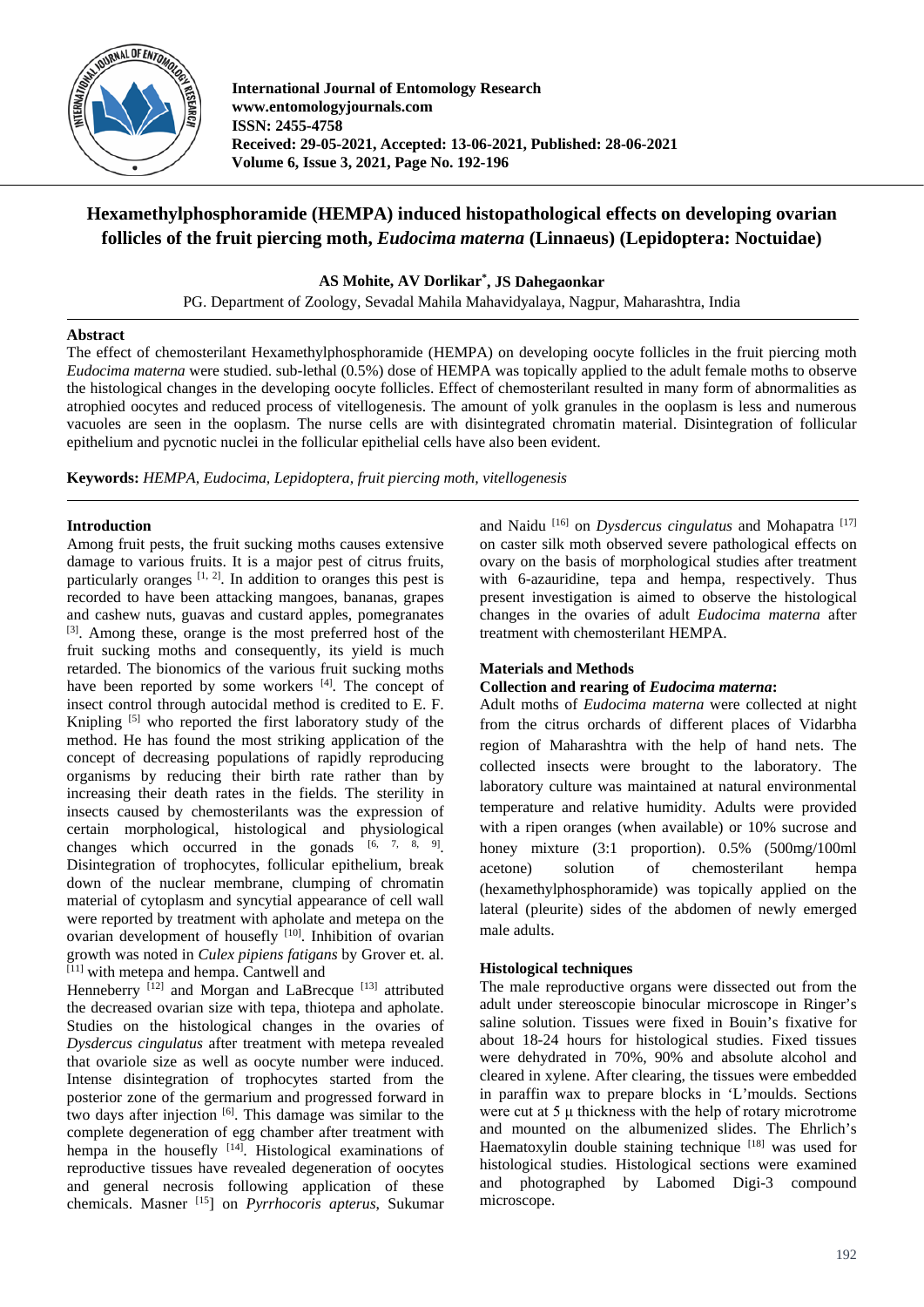#### **Observations and Results**

### **Histological structure of developing oocyte follicles in control moths**

During vitellogenesis the developing oocytes show marked changes in their shape, size and cytological organization. For descriptive purpose the development of the oocyte can be divided into five stages – the pre-vitellogenic, the early vitellogenic, the vitellogenic, the late vitellogenic and maturation stage. At the pre-vitellogenic stage the oocytes are not clearly differentiated. Each cyst possesses a group of seven nurse cells and a single oocyte but maximum portion of the follicle is occupied by the nurse cells. The prefollicular nuclei are present around the cyst.

In the early vitellogenic oocytes, the ooplasmic volume of the follicle is equal or slightly more than the nurse cells. The nurse cells are large with well differentiated ring canals and chromatin material is granular and dispersed. The oocyte nucleus and nucleolus are clearly differentiated. The follicular epithelial cells are double layered and columnar in shape (Figs.1  $\&$  2).



**Fig. 1:** Section passing through the oocyte follicles of control female *Eudocima materna* of the early vitellogenic stage oocyte follicle (HE X400).

In the vitellogenic stage of oocytes, the ooplasmic volume of the oocytes increases gradually and nurse cells begin to decrease in size. The nurse cells become more active in this stage and the synthesis of nutrient material in the form of yolk spheres takes place. The nutrient material flows into the oocyte through intercellular bridges. Their follicular epithelial cells are single layered and columnar. The interfollicular spaces stain dark with iron haematoxylin (Fig.2 & 3).

At the late vitellogenic stage the vitelline and chorion membrane formation begins. The nurse cells decreases still further and indicate higher concentrated chromatin material. The cytoplasmic transportation from the nurse cells to the oocyte terminates at this stage because of the collapse of the nurse cells. The follicular epithelium is columnar or cuboidal. The yolk material is stored in the form of large yolk granules (Figs.  $4 \& 5$ ). In the maturation stage the nurse cells are completely degenerated. The vitelline membrane and the chorion are fully differentiated (Fig. 6).



**Fig 2:** Section passing through the oocyte follicles of control female *Eudocima materna* of the mid vitellogenic stage oocyte follicle (IH X400).



**Fig 3:** Section passing through the oocyte follicles of control female *Eudocima materna* of the vitellogenic stage oocyte follicle (HE X400).



**Fig 4:** Section passing through the oocyte follicles of control female *Eudocima materna* of the late vitellogenic stage oocyte follicle (IH X400).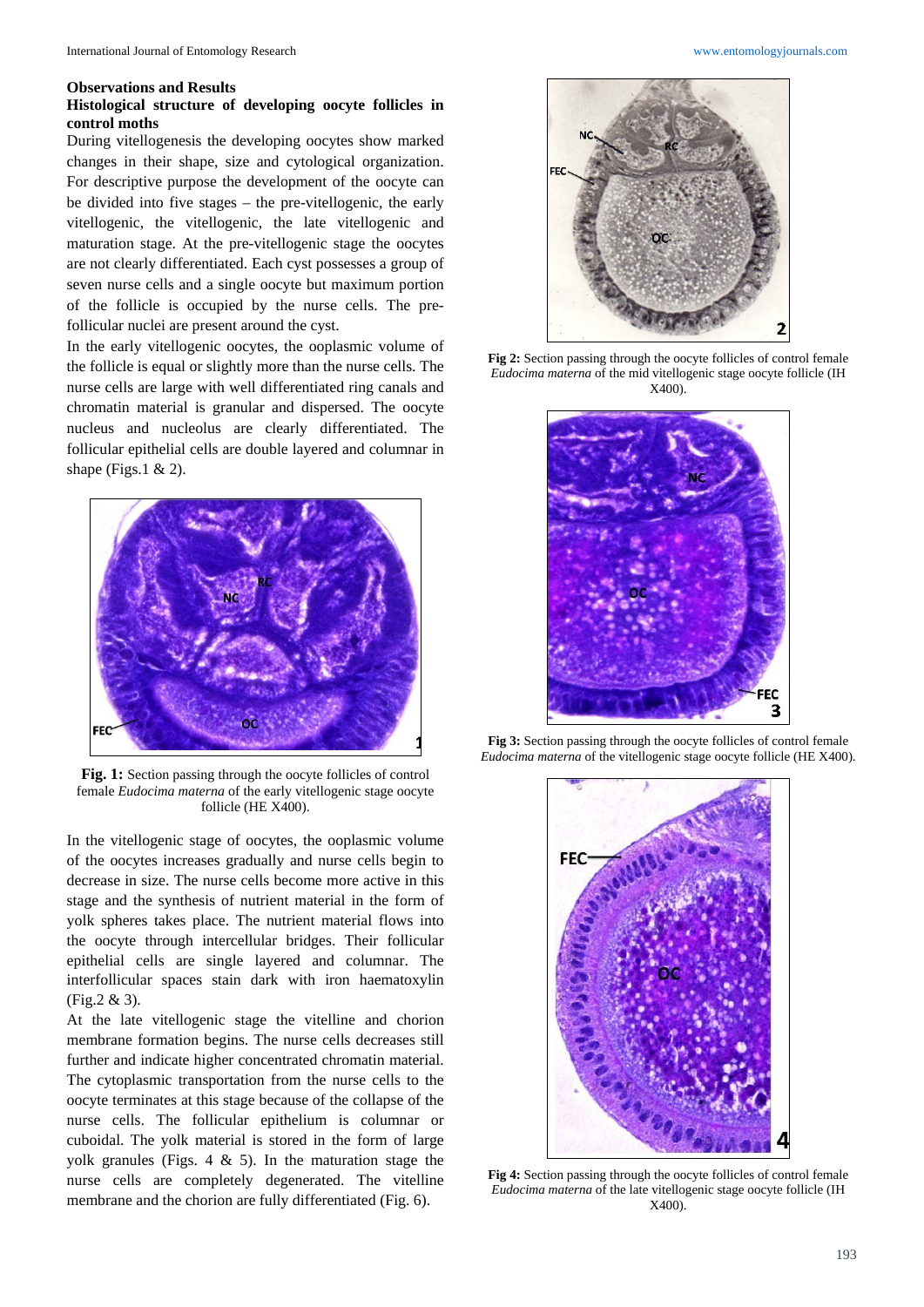

**Fig. 5:** Section passing through the oocyte follicles of control female *Eudocima materna* of the late vitellogenic stage oocyte follicle (IH X400).



**Fig 6:** Section passing through the oocyte follicles of control female *Eudocima materna* of the late vitellogenic stage oocyte follicle showing columnar follicular epithelial cells and formation of vitelline membrane (HE X400).

FEC- Follicular Epithelial cells, NC- Nurse cells, OC- Oocyte, RC-Ring canal, VM- Vitelline membrane

### **Histopathological effects of HEMPA on developing oocytes of chemosterilant HEMPA treated adults**

The topical application of HEMPA has induced a noticeable changes in the size of ovarioles and developing oocytes. The germarium is filled with disintegrated tissue in the form of irregular clumps. Histopathological effects on HEMPA indicated atrophied oocytes. Disintegration of follicular epithelium of the early and mid vitellogenic oocytes and they are with condensed nuclei (Figs.7 & 8). The process of vitellogenesis is highly reduced in the oocyte follicles. The amount of yolk granules in the ooplasm is less (Fig. 9). Numerous vacuoles are seen in the ooplasm. The nurse cells have become almost functionless with the number of vacuoles in the cytoplasm. Disintegrated chromatin material have been evident in the nurse cells of HEMPA treated oocytes. Vitellogenic stage oocyte follicle showed malformation and epithelial cells around the oocytes, pycnotic nuclei.



**Fig 7:** Section passing through the oocytes of chemosterilant HEMPA treated female *Eudocima materna* showing the disintegration of follicular epithelial cells and disturbed nurse cells early-vitellogenic stage oocytes follicle (HE X400).



**Fig 8:** Section passing through the oocytes of chemosterilant HEMPA treated female *Eudocima materna* showing the malformation and vacuoles m the follicular epithelial cells of mid-vitellogenic stage oocyte follicle (HE X400).



**Fig 9:** Section passing through the oocytes of chemosterilant HEMPA treated female *Eudocima materna* showing atrophied oocytes and disintegrated chromatin material of nurse cells of vitellogenic stage oocyte follicle (HE X400).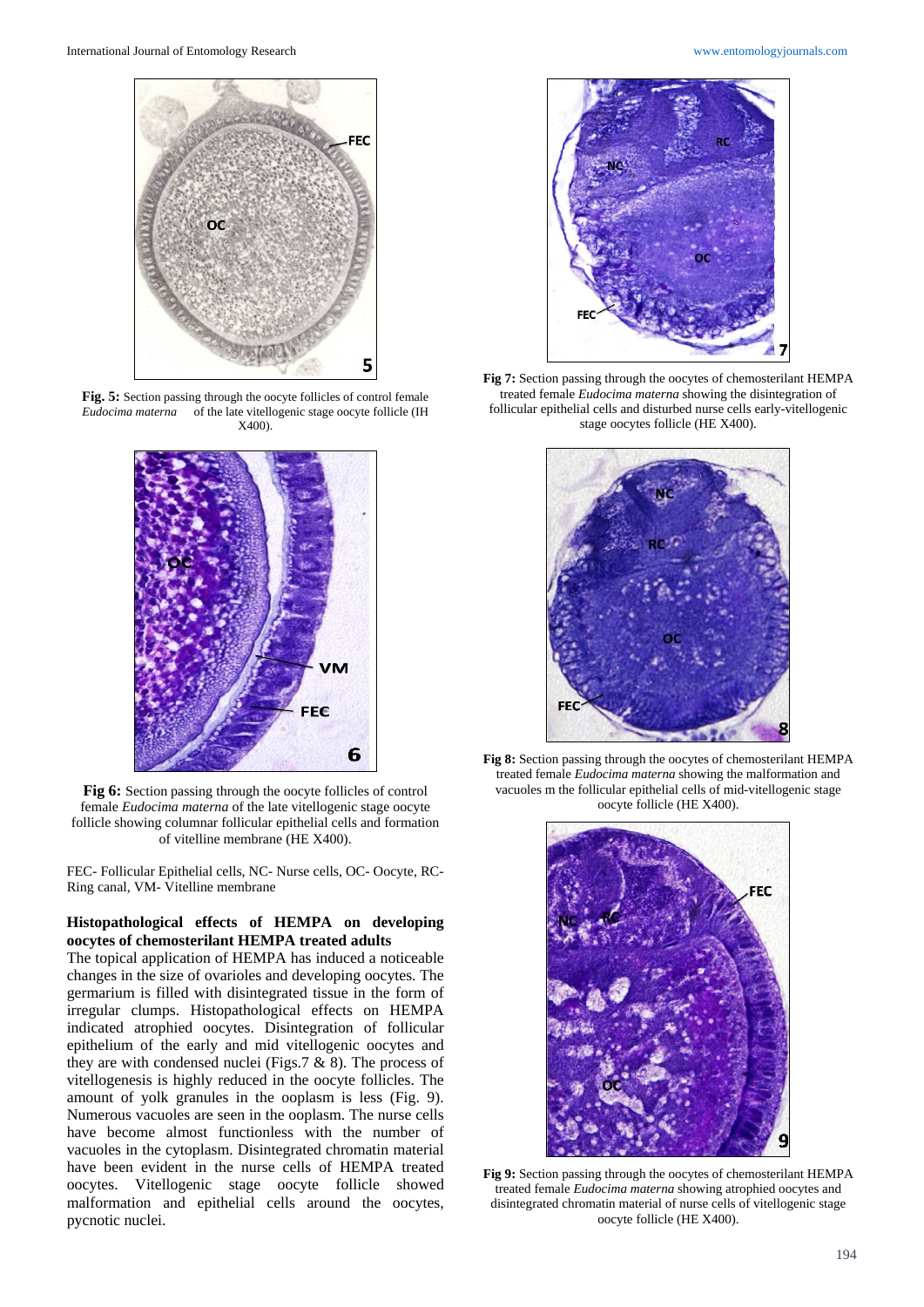In their cells (Fig.9). Detachment of epithelial cells from the ooplasm and poor yolk material in the oocyte follicles. Late vitellogenic oocytes follicles are changed into the resorptive bodies (Fig.10).



**Fig. 10:** Section passing through the oocytes of chemosterilant HEMPA treated female *Eudocima materna* showing atrophied oocytes, detachment and disintegration of follicular epithelium of late-vitellogenic oocyte follicle (HE X400).

#### **Discussion:**

The process of oogenesis is often evident in the terminal oocyte of the ovariole of the insect ovary. During vitellogenesis the developing oocytes show marked changes in their shape, size, and cytological organization. Vitellogenesis takes place through five consecutive vitellogenic stages; pre-vitellogenic, early vitellogenic, late vitellogenic and maturation. The terminal oocytes follicle of noctuid moth consists of a group of seven nurse cells dorsally and an oocytes ventrally <sup>[19]</sup>.

During early vitelloigenic stage the follicular epithelium of *Eudocima materna* showed mitotic activity, but in later stages this was not evident, the follicular epithelial cells are columnar up to first five days. In sixth day the old adult terminal oocytes showed columnar epithelial cells. Similar observations were also described in *D. melanogaster* [20], *Musca domestica* <sup>[21]</sup>, *L. exiqua* <sup>[22]</sup>. The growth of oocytes is due to transfer of the cytoplasmic contents from the nurse cells via ring canals to the oocytes. Thus, the nurse cells strongle support oocytes development by contributing cytoplasmic [20, 23, 24, 25].

Histopathological examination of developing oocytes have revealed degeneration of oocytes and general necrosis following application of chemosterilant  $[7, 8, 17]$ . The present investigation on *Eudocima materna* shows similar results after treatment with HEMPA. The amount of yolk granules in the ooplasm is less. The nurse cells have become functionless as indicated by disintegrated chromatin and large vacuoles in the cytoplasm pycnosis and fragmentation of the chromatin of follicular epithelial cells, as also reported by Morgan and LaBrecque [13] and Nath *et al*. [26]. Disintegration of nurse cells consequently failed to synthesize the yolk material resulting in the formation of illdeveloped eggs, similar observation has reported by Jalaja and Prabhu [6] in *Dysdercus cingulates*. Morgan and LaBrecque [10] Saxena and Bhatnagar [27] and Mohapatra [9]

observed that the effective doses of chemosterilants causes severe pathological abnormalities. Landa and Matolin<sup>[28]</sup> observed that poor deposition of yolk in the oocytes of chemosterilant treated insects is due to failure of follicular epithelial cells to differentiate properly. The sensitivity of follicular epithelial cells to chemosterilant HEMPA observed during the present study is specifically significant in the light of the findings that follicle cells play an important role in incorporating yolk into the oocytes as observed by Anderson and Telfer<sup>[29]</sup>.

#### **Acknoledgements**

Authors are thankful to the University Grants Commission for financial support under Minor Research Project (No. F. 47-954/14/ General/48/WRO/XII plan).

#### **References**

- 1. Atwal AS. Agricultural Pests of India and South East *Asia* IV: Pests of Citrus. Kalyani Publication, Ludhiyana, 1976, 195-213.
- 2. Mohite AS, Deshmukh CK. Population density of fruit piercing moths of genus Othreis and extent of damage in the orange orchards of Vidarbha region of Maharashtra. Int. J. Res. Biosci., Agri. & Technol,2014:2(II):354-351.
- 3. Yadva, CPS. Combating fruit sucking moths. Indian Hort,1969:13(3):32-34.
- 4. Srivastava RP, Bogawat JK. Descriptions of the immature stages of a fruit suckying moth, *Othreis maternus* (Linn) (Lipidoptera: Noctuidae) with notes on its bionomics. *Bull. Ent. Res,*1968:59:276-280.
- 5. Knipling EF. The potential role of sterility for pest control. In, *Principles of Insect Chemosterilization*. GC. La Brecque and CN. Smith, eds., Appleton-Century-Crofts, New York, 1968, 22.
- 6. Jalaja, M, Prabhu VKK. Effect of chemosterilants apholate and metapa on the ovaries of red cotton bug, *Dysdercus cingulatus* (Fabr.). *Entomon*,1976:1:43-53.
- 7. Taneja SK, Sood V, Taneja S, Nath A. Effect of apholate on neurosecretion of pars intercerebralis, fat bodies and ovarian development of the red cotton bug, *Dysdercus koenigii*. *Ind. J. Exp. Biol*,1979:17(2):133- 138.
- 8. Mahmood F, Walters LL, Guzman H, Tesh RB. Effect of ivermectin on the ovarian development of *Aedes aegypti* (Diptera: Culicidae). J. Med*. Entomol*,1991:28(5):701-707.
- 9. Mohapatra, AK. Thiotepa induced histopathological changes in the meroistic ovary of castor silk moth, *Philosamia ricini* (L.). Asian J. Exp. Sci,2007:21(1):79- 86.
- 10. Morgan PB, LaBrecque GC. The effect of apholate on the ovarian development of house flies. J. Econ*. Ent*,1962:55:626-628.
- 11. Grover KK, Pillai MKK Dass, CMS. Cytogenetic basis of chemically induced sterility in *Culex pipiens fatigens*. Wieldemann. II. Cytophathological effects of certain chemosterilants on the gonadal and embryonic tissues. J. Med. Entomol,1972:9:451-460.
- 12. Cantwell GE. Henneberry TJ.The effect of gamma radiation and apholate on the reproductive tissue of *Drosophila melanogaster*. J. Insect physiol, 1963:5:251-264.
- 13. Morgan PB. LaBrecque GC. Effect of tepa and metepa